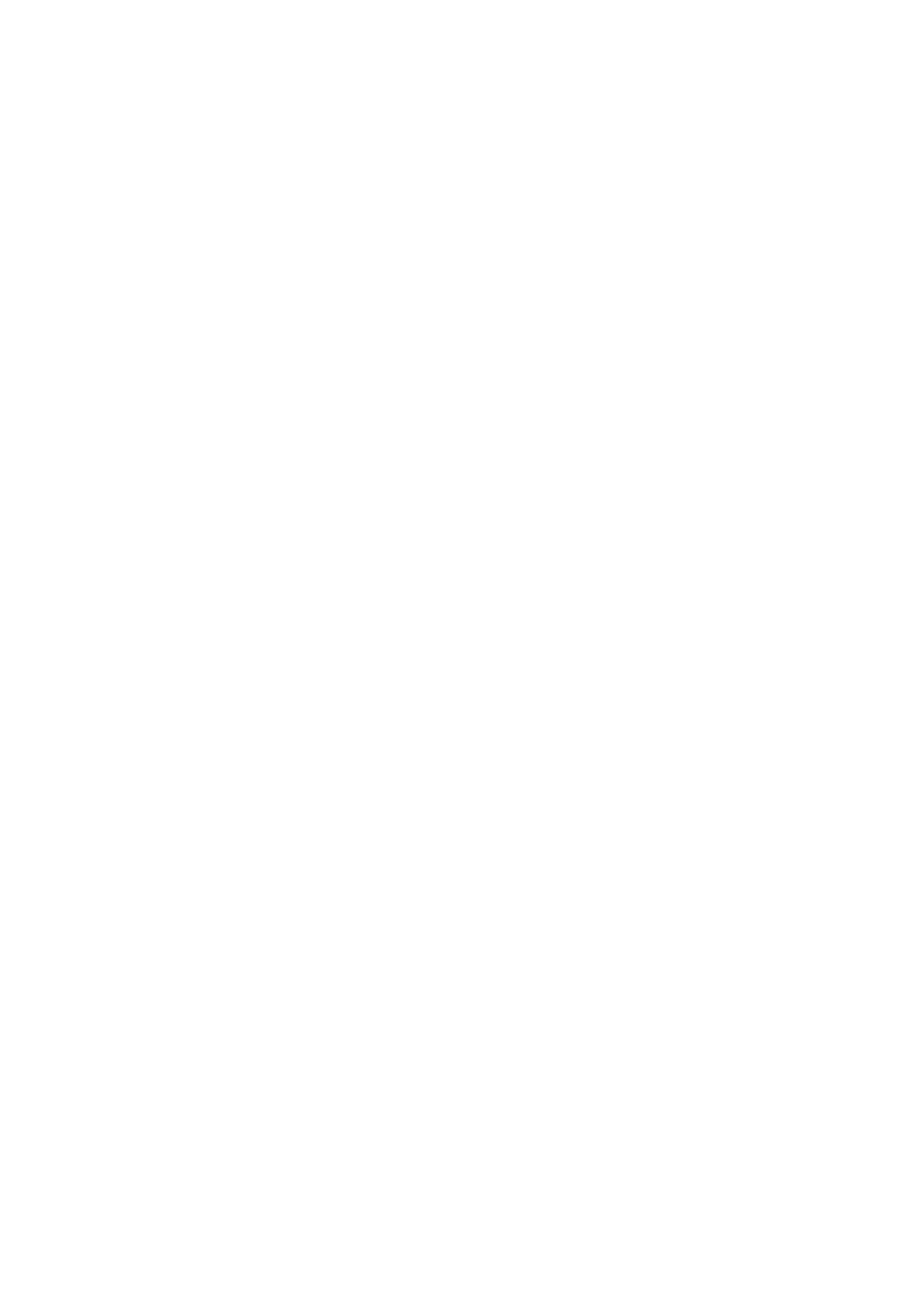Statutory Document No. 2018/0099



*Social Security Act 2000*

# **JOBSEEKERS ACT 1995 (APPLICATION) (AMENDMENT) ORDER 2018**

*Approved by Tynwald: 17 April 2018 Coming into Operation in accordance with article 2*

The Treasury makes the following Order under section 1 of the Social Security Act 2000.

#### <span id="page-2-0"></span>**1 Title**

This Order is the Jobseekers Act 1995 (Application) (Amendment) Order 2018.

#### <span id="page-2-1"></span>**2 Commencement**

If approved by Tynwald, this Order comes into operation on the day after it is approved by Tynwald<sup>1</sup>.

### <span id="page-2-2"></span>**3 Interpretation**

Reference in articles 5 and 6 to a numbered section is to the entry relating to the section of the Jobseekers Act 1995<sup>2</sup> bearing that number in the Schedule<sup>3</sup> to the Jobseekers Act 1995 (Application) Order 1996<sup>4</sup> .

### <span id="page-2-3"></span>**4 Jobseekers Act 1995 (Application) Order 1996 amended**

The Schedule to the Jobseekers Act 1995 (Application) Order 1996 is amended in accordance with articles 5 and 6.

### <span id="page-2-4"></span>**5 Section 3 amended**

(1) Section 3 (the income-based conditions) is amended as follows.

1

<sup>1</sup> Under section 2(1) of the Social Security Act 2000 an order under section 1(1) or (6) of that Act shall be laid before Tynwald as soon as may be after it is made and unless it is approved by Tynwald at the sitting at which it is laid or the next following sitting, it ceases to have effect, but without prejudice to anything done under it or the making of a new order.

<sup>2</sup> 1995 c.18.

<sup>&</sup>lt;sup>3</sup> The Schedule sets out the Jobseekers Act 1995 (c.18) as it has effect in the Island.

<sup>4</sup> SD 8/96.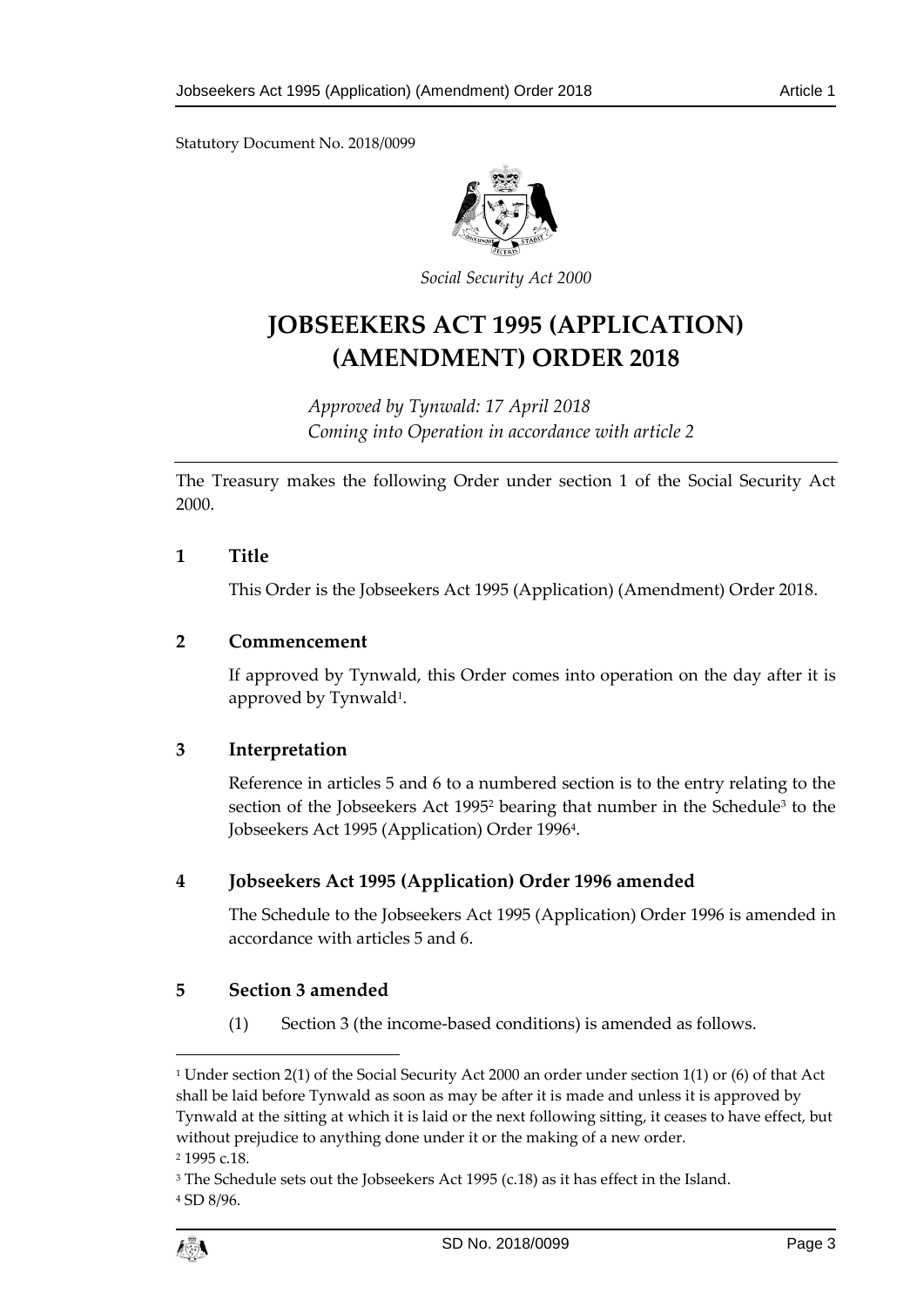(2) In subsection (1) for paragraph (g) substitute  $-$ 

 **the person satisfies the IOM residential condition as set out** in section 3ZA $\boldsymbol{\Xi}$ .

 $(3)$  Omit subsection  $(5)^5$ .

## <span id="page-3-0"></span>**6 Sections 3ZA and 3ZB inserted**

After section 3 insert —

# **«3ZA IOM residential condition**

(1) A person satisfies the IOM residential condition for the purposes of section  $3(1)(g)$  if any of subsections (2) to (8) applies to that person.

But see also subsection (9).

*Born in IOM*

(2) This subsection applies to a person who was born in the Island.

*Continuous IOM ordinary residence for at least 5 years*

(3) This subsection applies to a person who has at any time been ordinarily resident in the Island for a continuous period of at least 5 years.

*Interrupted IOM ordinary residence for at least 10 years*

(4) This subsection applies to a person who has at any time been ordinarily resident in the Island for 3 or more periods which, when added together, amount to at least 10 years.

*Spouse or civil partner of person to whom any of subsections (2) to (4) applies*

- (5) This subsection applies to a person  $(P)$  if  $-$ 
	- (a)  $P$  is the spouse or civil partner of a person to whom any of subsections (2) to (4) above applies; and
	- (b) P has the right to live in the Island (see subsection (10) below).

*Surviving spouse or surviving civil partner of person to whom any of subsections (2) to (4) applied*

- (6) This subsection applies to a person  $(P)$  if  $-$ 
	- (a) P was the spouse or civil partner of a person (S);
	- (b) S was a person to whom any of subsections (2) to (4) above applied during P's and S's marriage or civil partnership;

-



<sup>5</sup> Subsection (5) substituted by SD 2016/0304.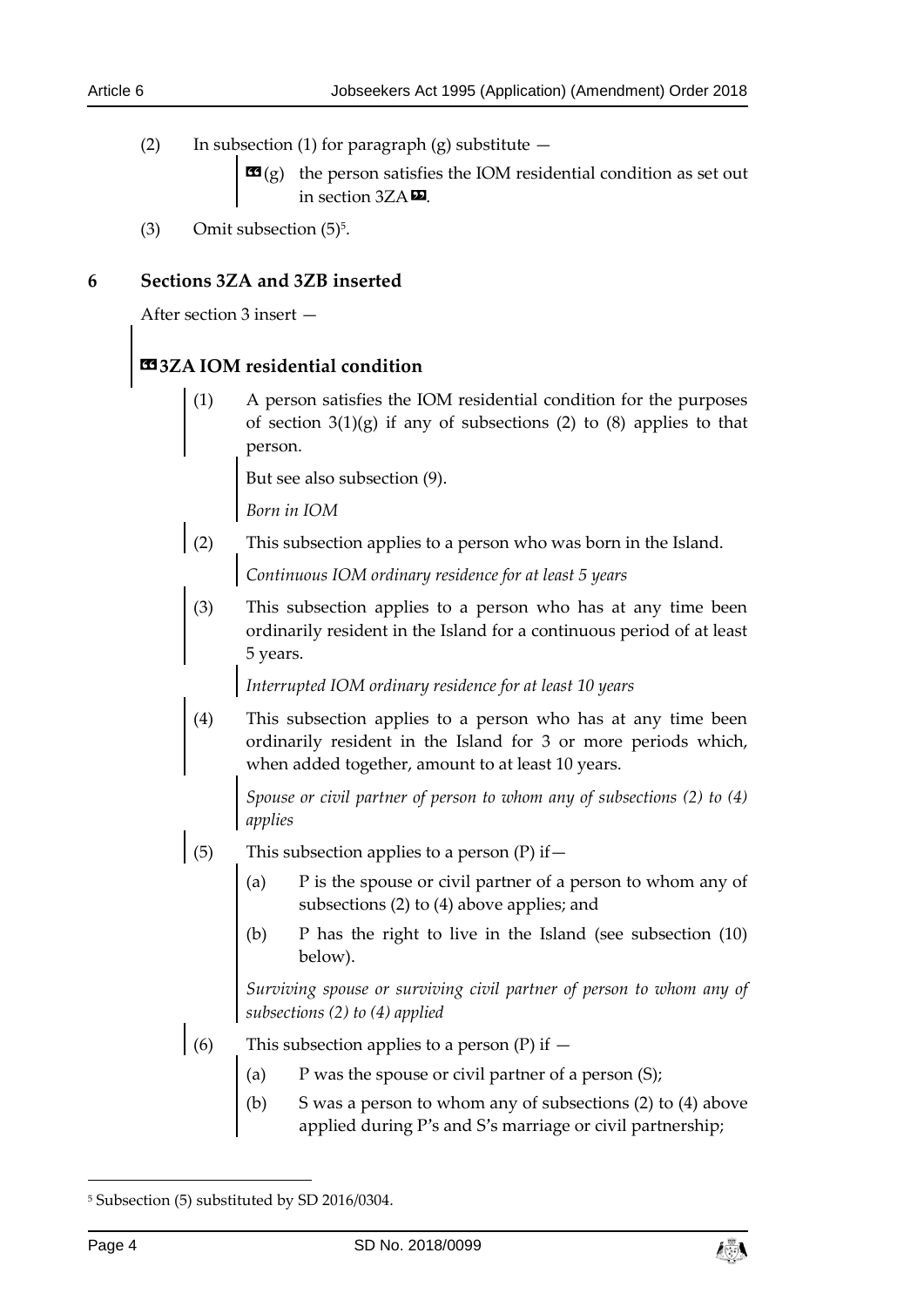| (c) | P's and S's marriage or civil partnership was ended by S's |
|-----|------------------------------------------------------------|
|     | death:                                                     |

- (d) P was ordinarily resident in the Island immediately before S died; and
- (e) P has been ordinarily resident in the Island since S's death.

*Former spouse or civil partner of person to whom any of subsections (2) to (4) applied*

- (7) This subsection applies to a person (P) if  $-$ 
	- (a) P was the spouse or civil partner of a person  $(S)$ ;
	- (b) S was a person to whom any of subsections (2) to (4) above applied during P's and S's marriage or civil partnership;
	- (c) P and S lived together for an unbroken period of 3 years after P and S married or formed a civil partnership;
	- (d) P's and S's marriage or civil partnership was ended by divorce, dissolution or annulment;
	- (e) P was ordinarily resident in the Island immediately before P's and S's marriage or civil partnership ended; and
	- (f) P has been ordinarily resident in the Island since P's and S's marriage or civil partnership ended.

*Child of person to whom any of subsections (2) to (4) applies and who was serving in HM Forces, etc. when the child was born*

- (8) This subsection applies to a person (P) if  $-$ 
	- (a)  $P$  is the child of a person  $(F)$ ;
	- $(b)$   $F -$ 
		- (i) is a person to whom any of subsections (2) to (4) above applies; or
		- (ii) immediately before F's death, was a person to whom any of subsections (2) to (4) above applied; and
	- (c) at the time of P's birth, F was  $-$ 
		- (i) serving; or
		- (ii) married to, or a civil partner of, a person serving,

in HM armed forces.

- $(9)$  If-
	- (a) P fails to satisfy the IOM residential condition for the purposes of section  $3(1)(g)$ ; but
	- (b) P satisfies the other conditions set out in section 3(1),

P is to be regarded as satisfying that condition if P satisfies an adjudication officer that there is a special reason which would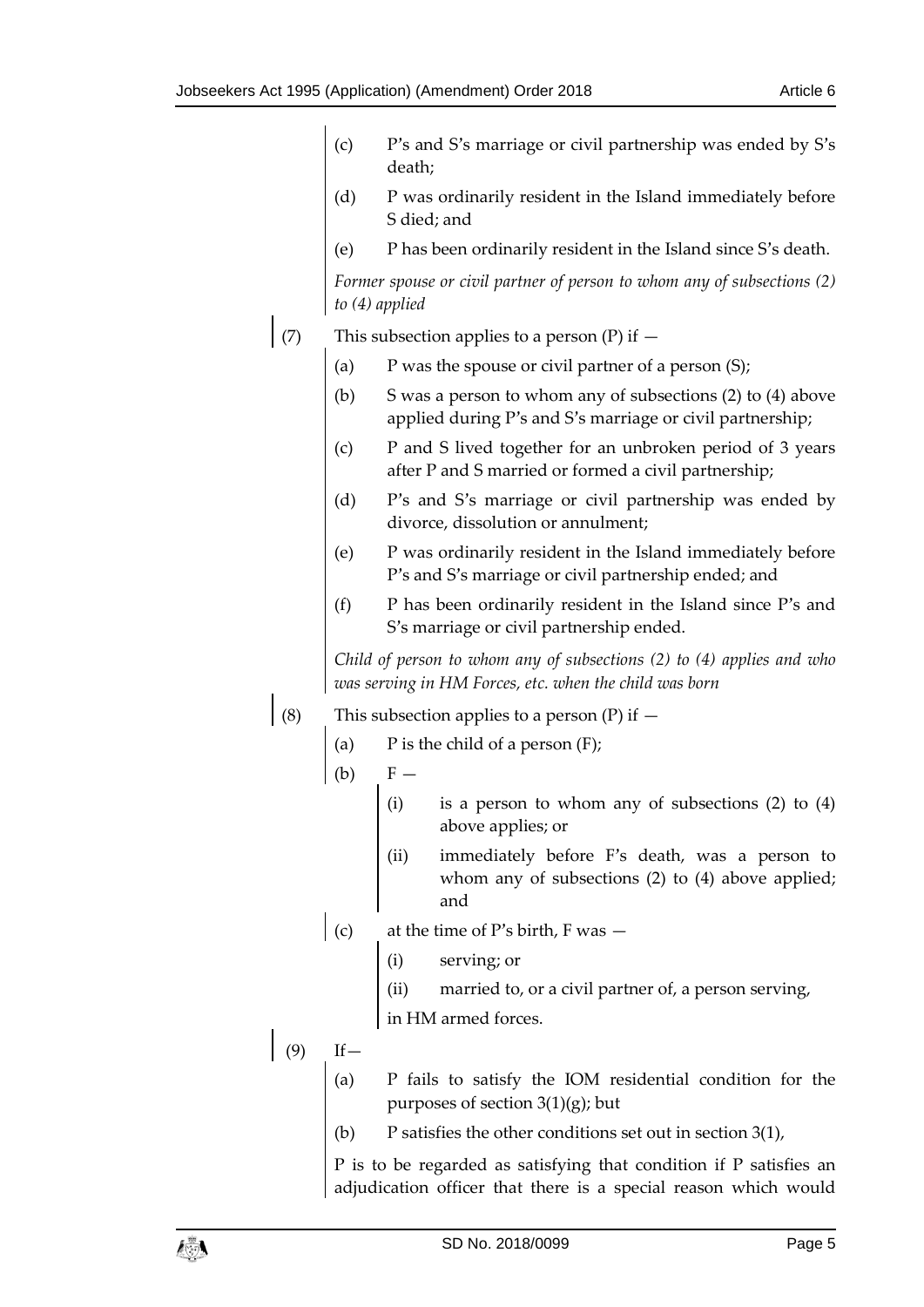render P's disqualification from entitlement to a jobseeker's allowance exceptionally harsh or oppressive.

- (10) For the purposes of subsection  $(5)(b)$ , P has the right to live in the Island if —
	- $(a)$   $P -$ 
		- (i) has the right of abode; or
		- (ii) has indefinite leave to enter or remain,

in the Isle of Man under the Immigration Act 1971<sup>6</sup> as that Act of Parliament is extended to the Isle of Man by the Immigration (Isle of Man) Order 2008<sup>7</sup> ; or

- (b) P has the right to reside in the Isle of Man by virtue of any EU obligation within the meaning of the European Communities (Isle of Man) Act 1973.
- **3ZB Payment of travelling expenses and maintenance, etc. of person leaving the Island who is not entitled to a jobseeker's allowance because the person does not satisfy the IOM residential condition**
	- (1) This section applies if  $$ 
		- a person (P) is not entitled to a jobseeker's allowance only because P does not satisfy the IOM residential condition for the purposes of section  $3(1)(g)$ ; and
		- (b) P is willing to leave the Island.
	- (2) The Department may pay  $-$ 
		- (a) the travelling expenses of P and any other member of P's family from the Island to the country in which P previously last resided; and
		- (b) such sum as the Department thinks is reasonable for the maintenance of P and any other member of P's family on the journey.
		- (3) The Department may also pay, in such circumstances and for such period as the Department determines as being appropriate, a sum equivalent to the amount of jobseeker's allowance to which P would be entitled if P satisfied the IOM residential condition for the purposes of section  $3(1)(g)$ .

This subsection is subject to section  $3ZA(9)$ .

1



<sup>6</sup> 1971 c.77.

<sup>7</sup> S.I. 2008/680.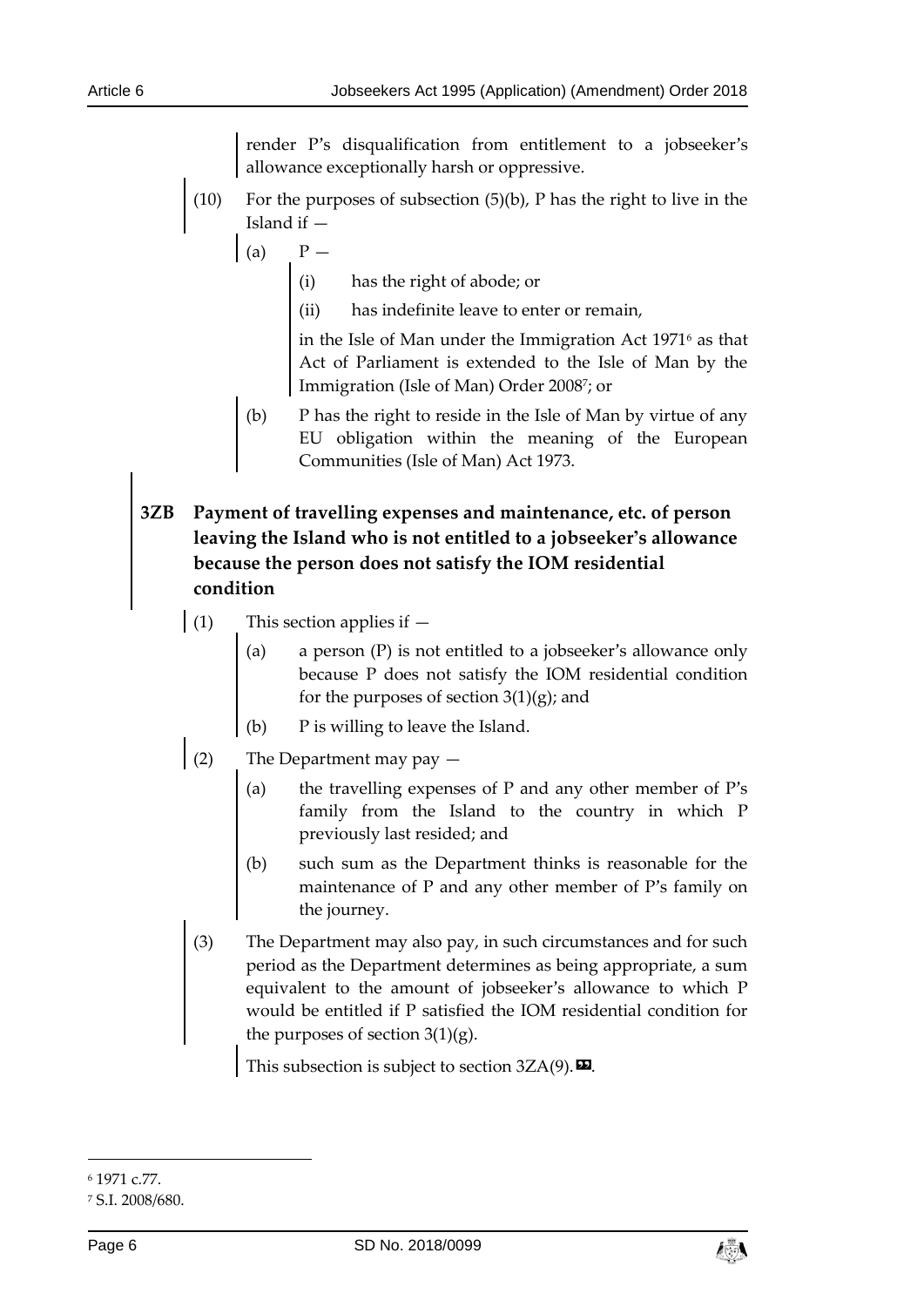# **MADE 14TH MARCH 2018**

**A L CANNAN** *Minister for the Treasury*